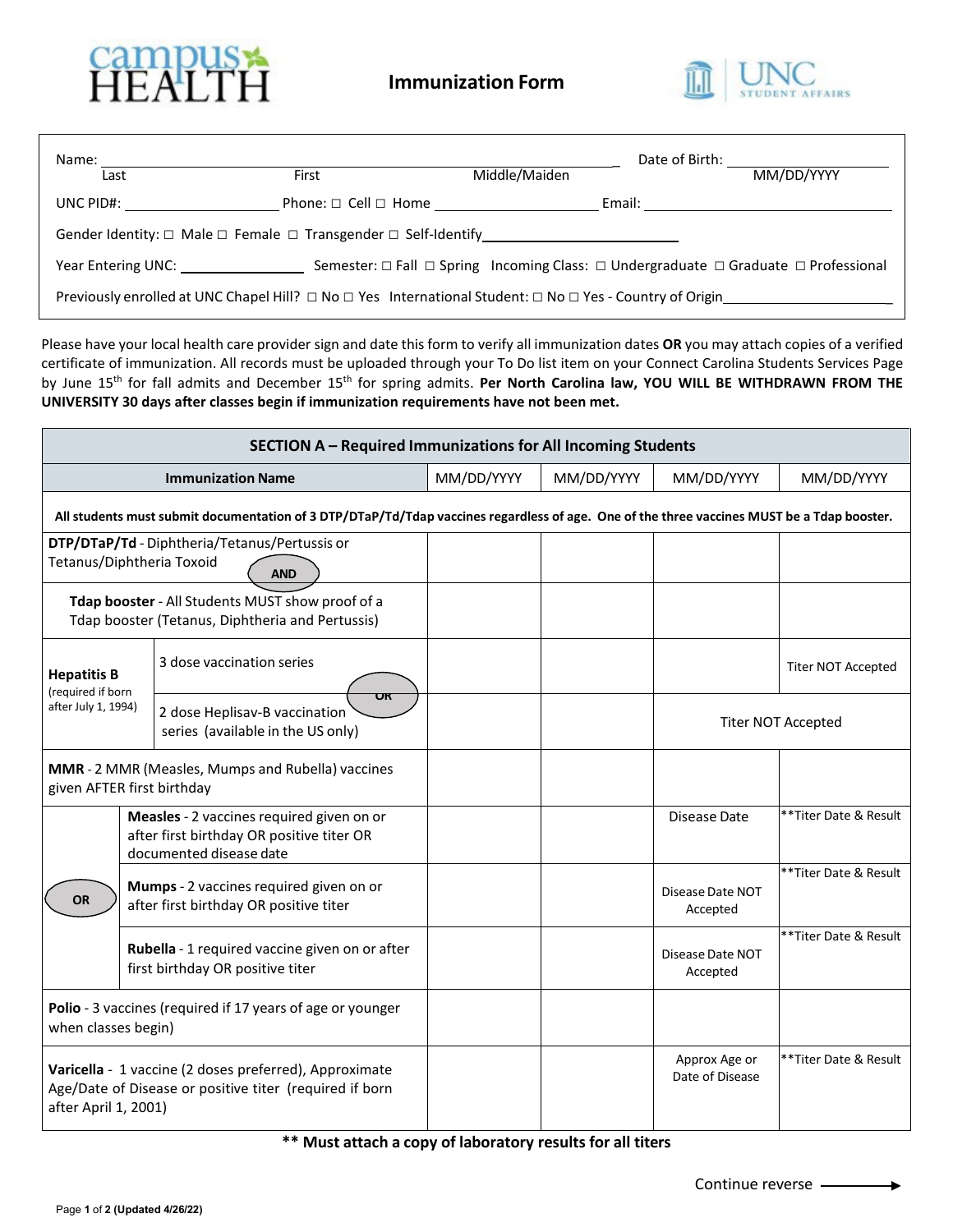



Student Name: PID#: \_

| <b>SECTION B - Recommended Immunizations (not required)</b> |                          |                                                                                                                                                                                                                                                                                                                                                                                                                                                                                                                                             |                                                                                            |                     |                            |               |
|-------------------------------------------------------------|--------------------------|---------------------------------------------------------------------------------------------------------------------------------------------------------------------------------------------------------------------------------------------------------------------------------------------------------------------------------------------------------------------------------------------------------------------------------------------------------------------------------------------------------------------------------------------|--------------------------------------------------------------------------------------------|---------------------|----------------------------|---------------|
|                                                             | <b>Immunization Name</b> |                                                                                                                                                                                                                                                                                                                                                                                                                                                                                                                                             | MM/DD/YYYY                                                                                 | MM/DD/YYYY          | MM/DD/YYYY                 | MM/DD/YYYY    |
|                                                             |                          | Johnson & Johnson (Janssen)                                                                                                                                                                                                                                                                                                                                                                                                                                                                                                                 |                                                                                            |                     |                            |               |
|                                                             | Moderna                  |                                                                                                                                                                                                                                                                                                                                                                                                                                                                                                                                             |                                                                                            |                     |                            |               |
| COVID-19                                                    | Pfizer                   |                                                                                                                                                                                                                                                                                                                                                                                                                                                                                                                                             |                                                                                            |                     |                            |               |
| Other:                                                      |                          |                                                                                                                                                                                                                                                                                                                                                                                                                                                                                                                                             |                                                                                            |                     |                            |               |
| Hepatitis A - 2 dose series                                 |                          |                                                                                                                                                                                                                                                                                                                                                                                                                                                                                                                                             |                                                                                            |                     |                            |               |
| Hepatitis A/B combination series                            |                          |                                                                                                                                                                                                                                                                                                                                                                                                                                                                                                                                             |                                                                                            |                     |                            |               |
| Human Papillomavirus (HPV) Gardasil or Gardasil-9           |                          |                                                                                                                                                                                                                                                                                                                                                                                                                                                                                                                                             |                                                                                            |                     |                            |               |
| Meningococcal Quadrivalent (ACWY)                           |                          |                                                                                                                                                                                                                                                                                                                                                                                                                                                                                                                                             |                                                                                            |                     |                            |               |
|                                                             |                          | <b>Bexsero</b>                                                                                                                                                                                                                                                                                                                                                                                                                                                                                                                              |                                                                                            |                     |                            |               |
| Meningococcal B vaccine                                     |                          | Trumenba                                                                                                                                                                                                                                                                                                                                                                                                                                                                                                                                    |                                                                                            |                     |                            |               |
|                                                             | Prevnar <sub>7</sub>     |                                                                                                                                                                                                                                                                                                                                                                                                                                                                                                                                             |                                                                                            |                     |                            |               |
|                                                             | Prevnar 13               |                                                                                                                                                                                                                                                                                                                                                                                                                                                                                                                                             |                                                                                            |                     |                            |               |
| Pneumococcal                                                | Prevnar 15               |                                                                                                                                                                                                                                                                                                                                                                                                                                                                                                                                             |                                                                                            |                     |                            |               |
|                                                             | Pneumovax                |                                                                                                                                                                                                                                                                                                                                                                                                                                                                                                                                             |                                                                                            |                     |                            |               |
|                                                             | Vaxneuvance              |                                                                                                                                                                                                                                                                                                                                                                                                                                                                                                                                             |                                                                                            |                     |                            |               |
|                                                             |                          | Tuberculosis Screening: Students from countries with an increased incidence of Tuberculosis (TB) must provide documentation of TB<br>screening which was performed within one year prior to matriculation. An IGRA Blood Test (acceptable from home country) or a TB skin<br>test (must have been performed in the United States) is acceptable. Please see the following link for more information:<br>https://campushealth.unc.edu/services/immunizations/international-student-tb-information<br>IGRA Blood Test (QuantiFERON or T-SPOT) |                                                                                            |                     | Tuberculin Skin Test (TST) |               |
| Must attach a copy of laboratory results<br>Date of Test    |                          | <b>Result of Test</b>                                                                                                                                                                                                                                                                                                                                                                                                                                                                                                                       | Must have been performed in the United States in the last year<br>Date Placed<br>Date Read |                     | Result                     |               |
|                                                             |                          | □ Positive □ Negative                                                                                                                                                                                                                                                                                                                                                                                                                                                                                                                       |                                                                                            |                     |                            | mm induration |
|                                                             |                          | Signature and Credentials of Health Care Provider                                                                                                                                                                                                                                                                                                                                                                                                                                                                                           |                                                                                            |                     | Date                       |               |
| Printed Name and Credentials of Health Care Provider        |                          |                                                                                                                                                                                                                                                                                                                                                                                                                                                                                                                                             |                                                                                            | Office Phone Number |                            |               |
| <b>Office Address</b>                                       |                          | City                                                                                                                                                                                                                                                                                                                                                                                                                                                                                                                                        |                                                                                            | State               | Zip Code                   |               |

For more information, please email [immunizations@unc.edu](mailto:immunizations@unc.edu) or visit <https://campushealth.unc.edu/services/immunizations>